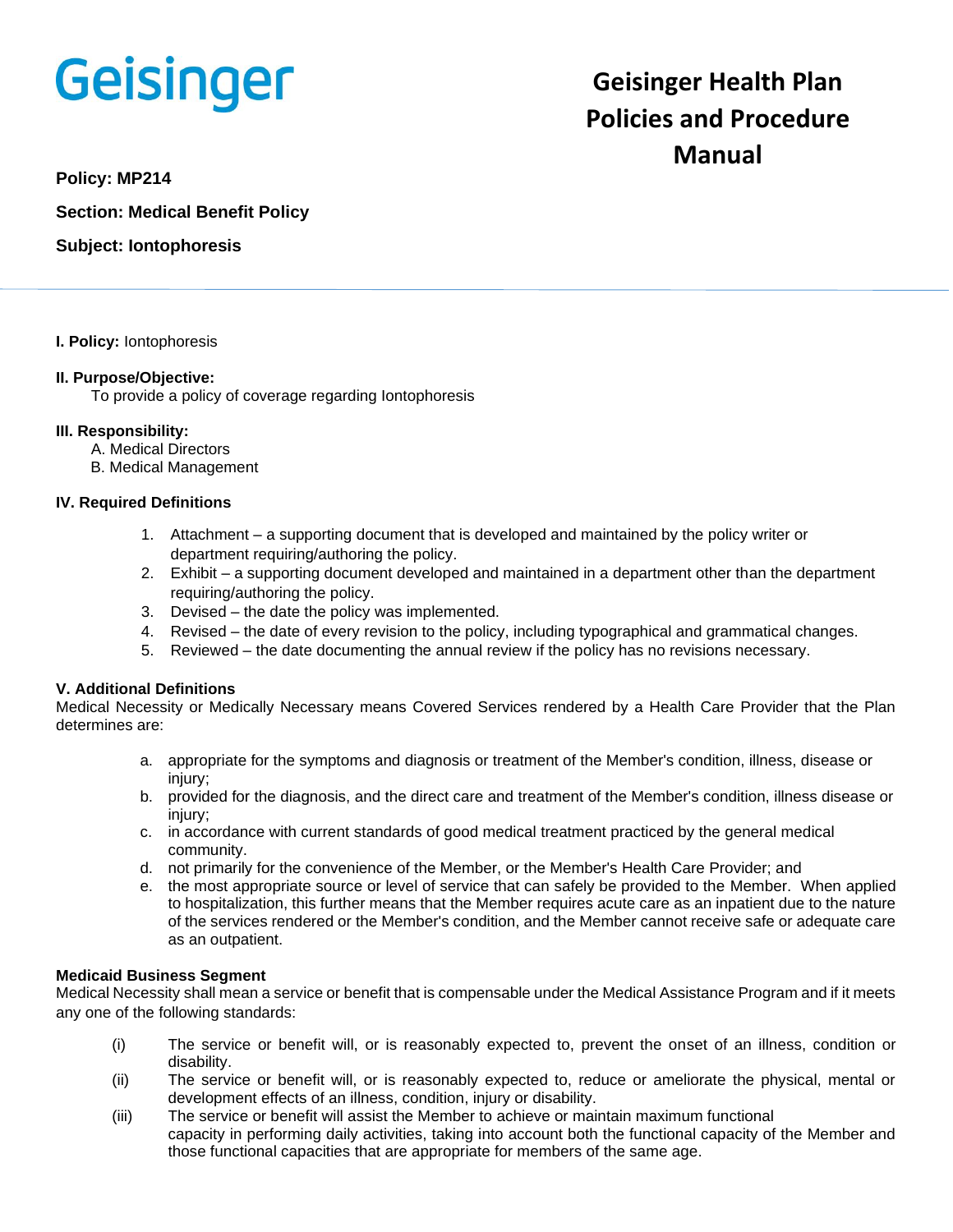#### **DESCRIPTION:**

Iontophoresis a method of transdermal local drug delivery using an electrical current. When drug and the Iontophoresis setting have the same polarity, drug molecules are forced into the skin by electrostatic repulsion.

## **INDICATIONS:**

Transdermal local drug delivery utilizing iontophoresis for the treatment of musculoskeletal inflammation resulting in pain and/or edema is considered to be medically necessary only when used as part of an overall treatment protocol in **any of the following** conditions:

- Epicondylitis
- Patellofemoral syndrome
- Tendonitis (except Achilles tendonitis)
- Rotator cuff syndrome
- Plantar fasciitis

Iontophoresis for the treatment of Primary Focal hyperhidrosis is considered to be medically necessary when insured individual is unresponsive to topicals and pharmacologics (e.g. Topical chloride, anti-cholinergics, beta-blockers, benzodiazapines) **(see MP258 Hyperhidrosis)** 

Iontophoresis for the administration of local anesthesia prior to a venipuncture or dermatological procedures is considered to be medically necessary for pain reduction.

## **EXCLUSIONS:**

The Plan does NOT provide coverage for iontophoresis as a transdermal drug delivery technique for other medical indications because it is considered unproven**.** 

The Plan does **NOT** provide coverage for *iontophoresis* as a "stand-alone" treatment for any indication because it is considered **unproven.** Although the currently available literature regarding the use of *iontophoresis* is encouraging, the studies have been conducted under varying conditions and protocols, making it impossible to establish superiority in effectiveness of this technology on health outcomes when compared to established technologies or treatments.

Note: A complete description of the process by which a given technology or service is evaluated and determined to be experimental, investigational or unproven services is outlined in **MP 15 – Experimental, Investigational or Unproven Services or Treatment**

## **CODING ASSOCIATED WITH:** Iontophoresis

*The following codes are included below for informational purposes and may not be all inclusive. Inclusion of a procedure or device code(s) does not constitute or imply coverage nor does it imply or guarantee provider reimbursement. Coverage is determined by the member specific benefit plan document and any applicable laws regarding coverage of specific services. Please note that per Medicare coverage rules, only specific CPT/HCPCS Codes may be covered for the Medicare Business Segment. Please consult the CMS website at* [www.cms.gov](http://www.cms.gov/) *or the local Medicare Administrative Carrier (MAC) for more information on Medicare coverage and coding requirements.*

**97033** Application of a modality to one or more areas; iontophoresis, each 15 minutes.

Current Procedural Terminology (CPT®) © American Medical Association: Chicago, IL

#### **LINE OF BUSINESS:**

**Eligibility and contract specific benefits, limitations and/or exclusions will apply. Coverage statements found in the line of business specific benefit document will supersede this policy. For Medicare, applicable LCD's and NCD's will supercede this policy. For PA Medicaid Business segment, this policy applies as written.**

#### **REFERENCES:**

Geisinger Technology Assessment Triage Committee. Iontophoresis. March 26, 2008.

Li GL, Van Steeg TJ, Putter H, Van Der Spek J, Pavel S, Danhoff and Bouwstra JA. Cutaneous side-effects of transdermal iontophoresis with and without surfactant pretreatment: a single-blinded, randomized, controlled trial. Br J Dermatology 2005;153:404-412.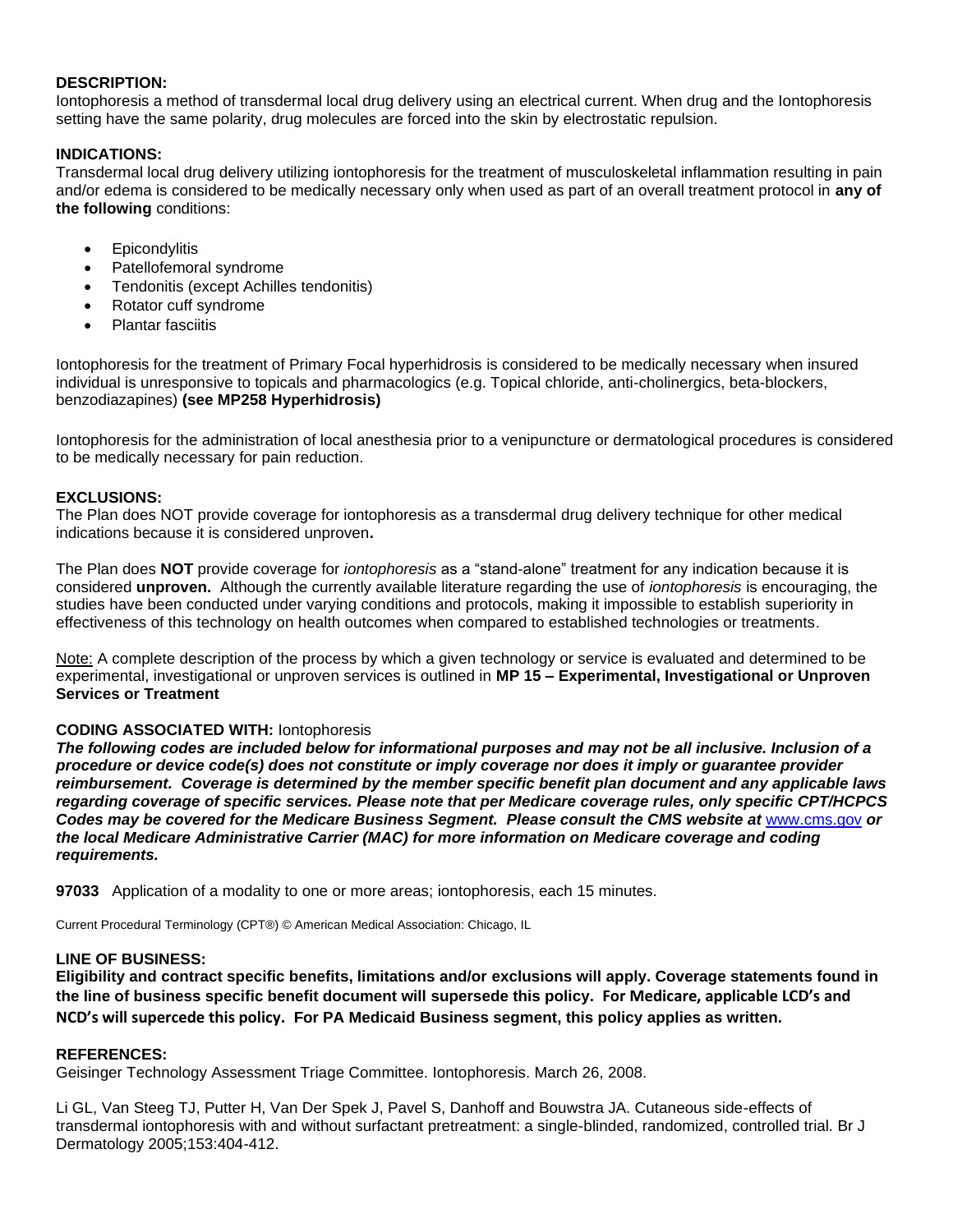Gordon BI, Maibach HI. Eccrine anhidrosis due to glutaraldehyde, formaldehyde and iontophoresis. J Invest Dermatol 1969; 53:436-9.

Karakoc Y, Aydemir EH, Kalkan MT. Placebo-controlled evaluation of direct electrical current administration for palmoplantar hyperhidrosis. Int J Dermatol. 2004 Jul; 43(7):503-5.

Aydemir EH, Kalkan MT, Karakoc Y. Quantitative effect of anodal current in the treatment of primary hyperhidrosis by direct electrical current. Int J Dermatol. 2006 Jul; 45(7):862-4.

Hornberger, J., Grimes, K, Naumann, M, Glaser, D.A., et al. Recognition, diagnosis, and treatment of primary focal hyperhidrosis. J Am Acad Dermatol 2004; 51:274-86.

Solish, N, Bertucci, V, Dansereau, A, Hong, HC, Lynde, C, Lupin, M, Smith, KC, and Storwick, G. A comprehensive approach to the recognition, diagnosis, and severity-based treatment of focal hyperhidrosis: recommendations of the Canadian Hyperhidrosis Advisory Committee. *Dermatol Surg*. 2007;33(8):908-923

TEC Assessment: Iontophoresis for Medical Indications. 2003; BlueCross and BlueShield Association Technology Evaluation Center, Vol 18, Tab 3

Kassan DG, Lynch AM, Stiller MJ. Physical enhancement of dermatologic drug delivery: iontophoresis and phonophoresis. J Am Acad Dermatol 1996:38(4):657-666.

Aygul R, Ulvi H, Karatay S, Deniz O, Varoglu AO. Determination of sensitive electrophysiologic parameters at follow-up of different steroid treatments of carpal tunnel syndrome. J Clin neurophysiol 2005 June;22(3):222-30.

Osborne HR and Allision GT. Treatment of plantar fasciitis by LowDye taping and iontophoresis: short term results of a double blinded randomized., placebo controlled clinical trial of dexamethasone and acetic acid. Br J Sports med 2006;40:545-549.

ECRI Institute (online) Custom Hotline Response. Iontophoresis for drug delivery in physical medicine and rehabilitation settings. April 24, 2006. Accessed on February 15, 2008.

Cerfolio RJ, De Campos JRM, Bryant AS, et al. The Society of Thoracic Surgeons Expert Consensus for the Surgical Treatment of Hyperhidrosis. Ann Thorac Surg 2011; 91:1642-1648

Nirschl RP, Rodin DM, Ochiai DH, Maartmann-Moe C. Iontophoretic administration of dexamethasone sodium phosphate for acute epicondylitis. A randomized, double-blinded, placebo-controlled study. Am J Sports Med. 2003; 31(2):189-195.

Runeson L,Haker E. Iontophoresis with cortisone in the treatment of lateral epicondylalgia (tennis elbow)--a double-blind study. Scand J Med Sci Sports. 2002;12(3):136-42

Leduc BE, Caya J, Tremblay S, Bureau NJ, Dumont M. Treatment of calcifying tendinitis of the shoulder by acetic acid iontophoresis: a double-blind randomized controlled trial. Archives of physical medicine and rehabilitation. 2003;84(10):1523-7. Cochrane Library CN-00453250

Baskurt F, Ozcan A, Algun C. Comparison of effects of phonophoresis and iontophoresis of naproxen in the treatment of lateral epicondylitis. Clin Rehabil. 2003;17(1):96-100.

Smith CC, Pariser D. Primary focal hyperhidrosis. UpToDate Inc., Waltham, MA. Last reviewed February 2018

da Rocha FR, Haupenthal DPDS, Zaccaron RP, et al. Therapeutic effects of iontophoresis with gold nanoparticles in the repair of traumatic muscle injury. J Drug Target. 2019 Aug 16:1-13

Kazemi M, Mombeiny R, Tavakol S, et al. A combination therapy of nanoethosomal piroxicam formulation along with iontophoresis as an anti-inflammatory transdermal delivery system for wound healing. Int Wound J. 2019;16(5):1144- 1152.

Lombardo M, Serrao S, Lombardo G, Schiano-Lomoriello D. Two-year outcomes of a randomized controlled trial of transepithelial corneal crosslinking with iontophoresis for keratoconus. J Cataract Refract Surg. 2019; 45(7):992-1000.

Vinciguerra P, Rosetta P, Legrottaglie EF, et al. Iontophoresis CXL with and without epithelial debridement versus standard CXL: 2-year clinical results of a prospective clinical study. J Refract Surg. 2019; 35(3):184-190.